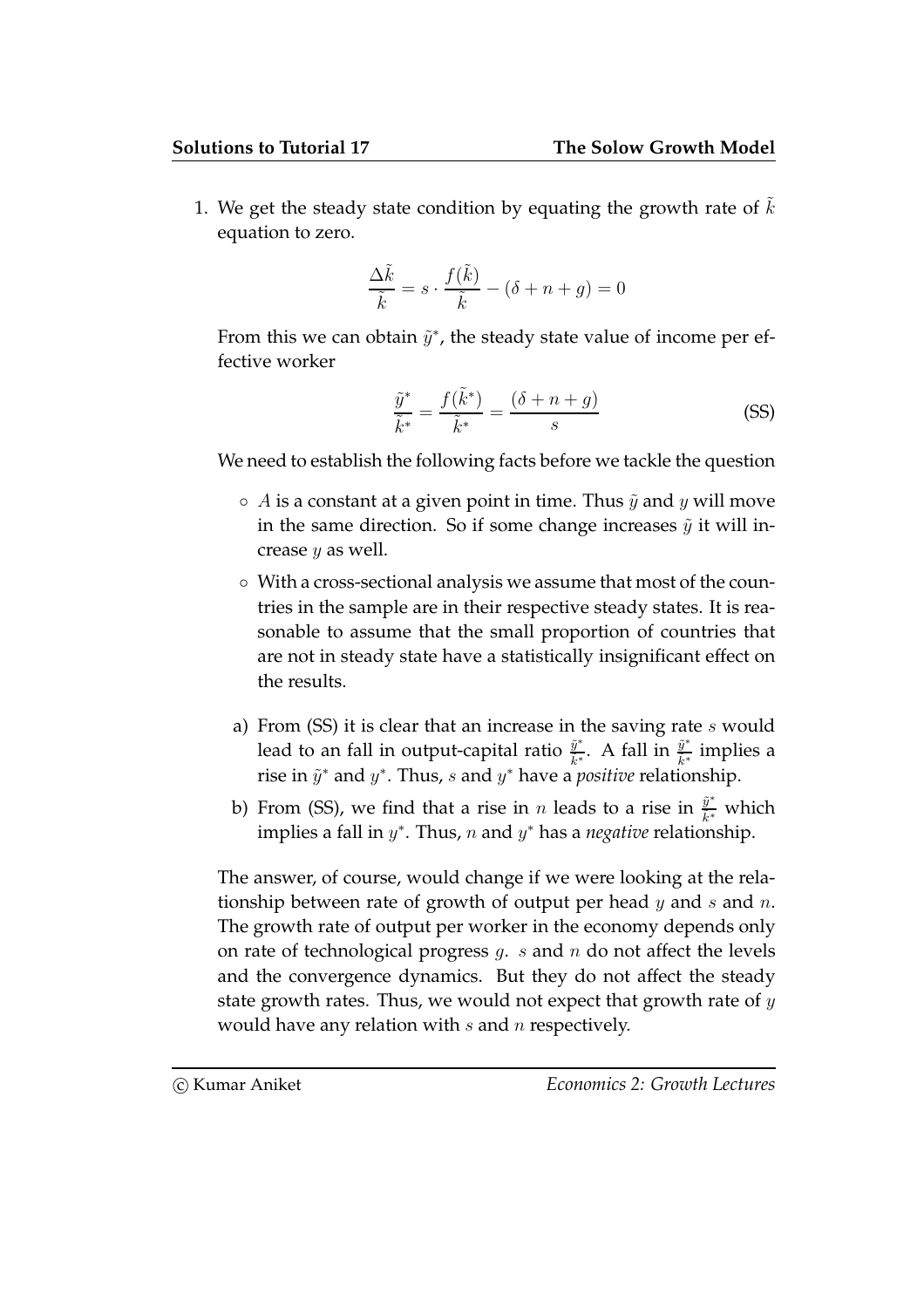2.

$$
\frac{\partial Y}{\partial K} = \alpha \left(\frac{AL}{K}\right)^{1-\alpha} = (r+\delta)
$$
 (1)

$$
\frac{\partial Y}{\partial L} = (1 - \alpha) \left(\frac{K}{AL}\right)^{\alpha} = w \tag{2}
$$

Using (1) we obtain the share of capital income as proportion of total income in the economy

$$
\frac{(r+\delta)\cdot K}{Y}=\frac{\alpha \left(\frac{AL}{K}\right)^{1-\alpha}\cdot K}{K^{\alpha}(AL)^{1-\alpha}}=\alpha
$$

Similarly, using (2) we obtain the share of labour income as proportion of total income in the economy

$$
\frac{w \cdot K}{Y} = \frac{(1 - \alpha) \left(\frac{K}{AL}\right)^{\alpha} \cdot L}{K^{\alpha} (AL)^{1 - \alpha}} = (1 - \alpha)
$$

**Intuition:** We know that the capital's share of income =  $MPK \cdot \frac{K}{Y}$  $\frac{K}{Y}$ . In the steady state, as we have discussed in the lectures, the capital-output ratio  $\frac{K}{Y}$  is constant. We also know that MPK can be written as a function of  $k$ , which is constant in the steady state. Therefore, MPK itself must be a constant. Thus, capital's share of income is constant. Labour's share = 1− [capital's share]. Hence, if capital's share is constant, we see that labour's share is of income is also constant.

3. a) Using the dynamic equation for change of capital we can find the steady state value of  $\tilde{y}$  as a function of  $s, n, g$  and  $\delta$ .

$$
\frac{\Delta \tilde{k}}{\tilde{k}} = s \cdot \frac{f(\tilde{k})}{\tilde{k}} - (\delta + n + g) = 0
$$

The production function can be written as  $\tilde{y}^2=\tilde{k}$ . Plugging this production function into the above steady state condition, we find the steady state value of  $\tilde{y}$ :

$$
\tilde{y}^* = \frac{s}{\delta + n + g} \tag{3}
$$

c Kumar Aniket Economics 2: Growth Lectures